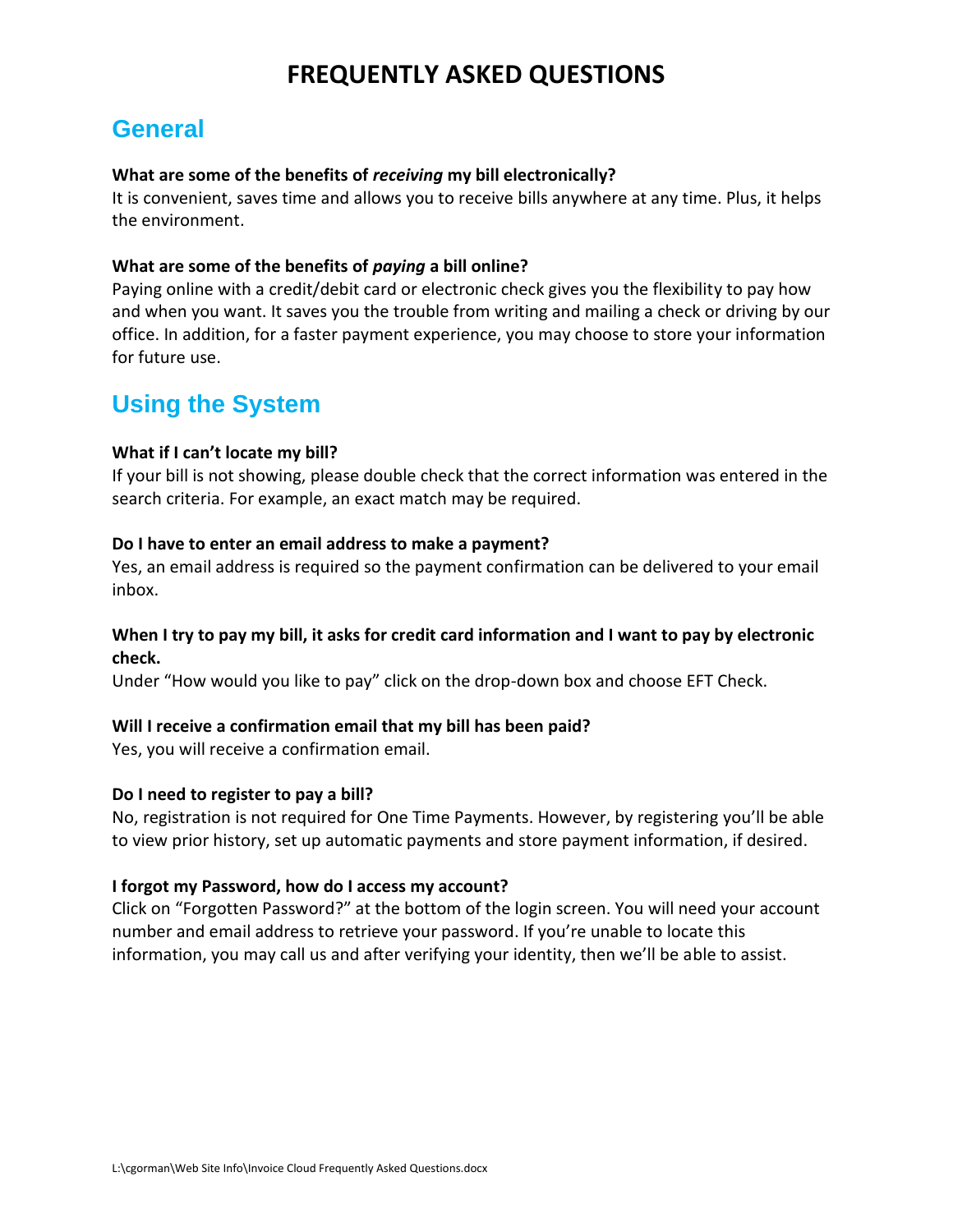# **Payment**

### **What forms of payment can I use?**

You can pay with credit or debit card or you may issue an electronic check from your bank account (checking or savings).

#### **What is a service or convenience fee?**

A non-refundable fee added to an invoice to cover various administrative costs associated with billing and accepting your payment.

## **How will I know that my payment has been accepted?**

After you submit your payment, you will see a payment confirmation screen. It will contain your payment confirmation message. It will show an approved number for credit cards or a processed number for electronic check. You will also receive a confirmation email after your transaction is submitted. The email will include your account number, invoice number, amount paid and confirmation message. If your electronic check does not pass through the bank, you will receive an email informing you of the rejected payment.

## **Can I use more than one payment method per transaction?**

Yes, if partial payments are accepted, you may use one payment method for part of the transaction and another payment method for other parts of the transaction.

## **How long does it take for online payments to process?**

Credit card transactions are authorized immediately and typically take 48 hours to settle. ACH transactions typically take 48 – 72 hours to settle.

#### **Can I tell if my payment has been posted?**

Yes, simply login to your account and select "View paid or closed invoices".

# **How long will my payment history be maintained?**

24 months is the standard retention period.

#### **Will I be able to print a copy of my bill?**

Yes, each invoice is presented in PDF and HTML format. Electronic storage is recommended because it saves paper and has a beneficial impact on our environment, but you can choose to print your bill.

# **How do I change my account information?**

Simply log into your account and change any of your personal information under the My Profile tab. If you are unable to change some of your information, you may need to call us to change it for you.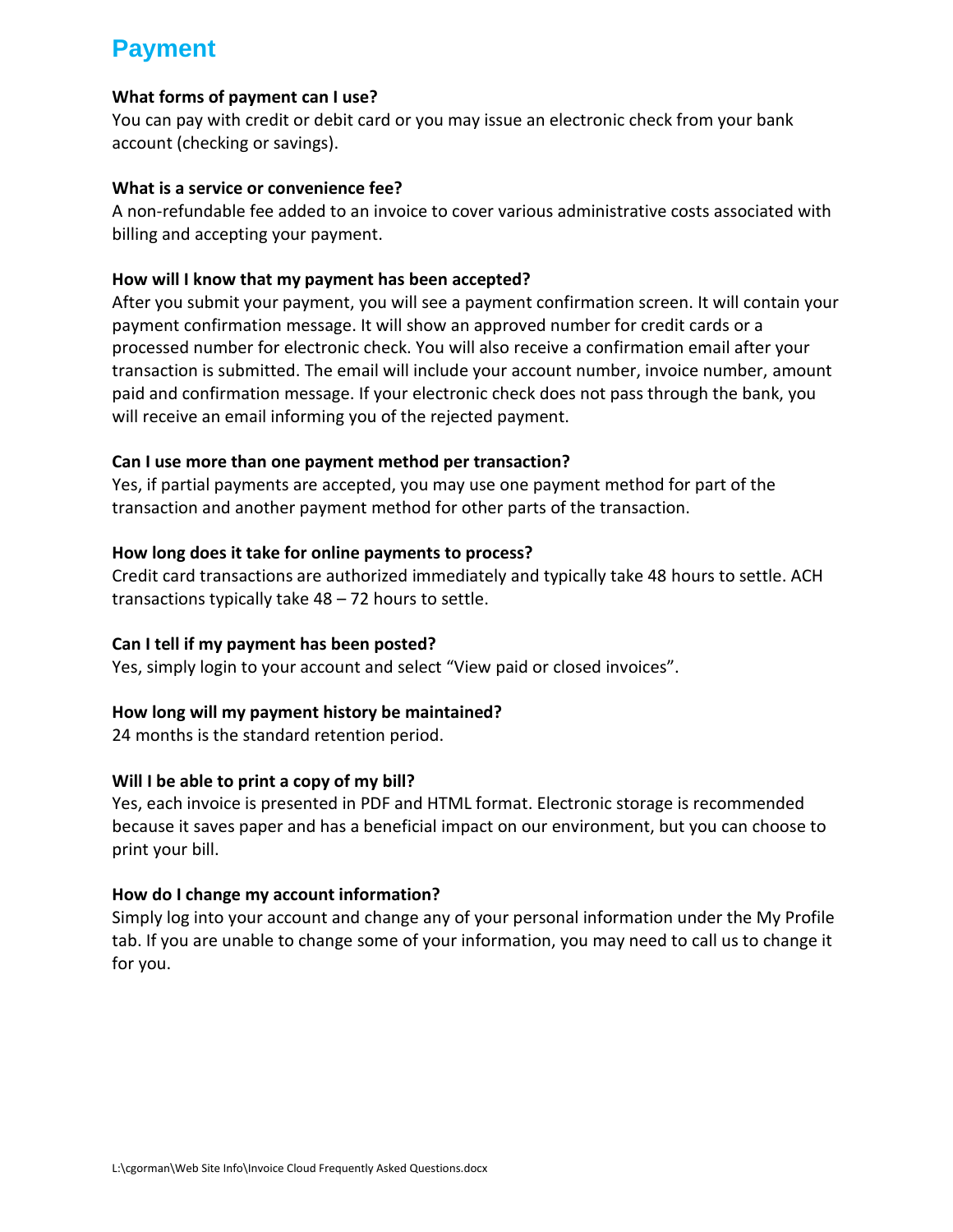# **Advanced Features**

## **What is AutoPay?**

AutoPay is a convenient option in which bills will be paid automatically each billing cycle on their due dates using your default credit card or bank account. This will avoid any late fees and free you from having to remember when to pay. Login to your account and click on AutoPay to enroll.

#### **Can I cancel AutoPay?**

Yes, simply login to your account and click on AutoPay. Next select Edit, change the status to "No, I do not want AutoPay" and save. To modify, go into your profile and uncheck the AutoPay box that you had previously checked when you elected to opt in.

# **I'm signed up for AutoPay but do not see anything showing under "Upcoming Scheduled Payments."**

The AutoPay date will not appear on the home page under Upcoming Scheduled Payments. However, when on the Scheduled Payments page, AutoPay will show.

## **What are scheduled payments?**

Scheduled payments are individual payments that are scheduled for a specific date prior to the bill due date. The date of a scheduled payment can be changed as long as it is adjusted before the date scheduled.

## **What is the difference between AutoPay and a scheduled payment?**

AutoPay is an automated process which pays your balance in full each billing cycle on the due date. Scheduled payments are manually entered by you for the date you choose.

#### **What if I already have AutoPay set up with my bank?**

You will want to contact your bank and cancel your automated bank draft before the payment is due and then you can choose to enroll in AutoPay or Recurring Scheduled Payments, if offered, using a credit/debit card or bank account through our online payment portal.

# **If I sign up to Go Paperless, how will I receive my bills?**

You will receive an email notification each time a new bill is ready for you to view and pay. Email notifications go to the email address used when you registered. A courtesy email address may be added if you wish to send notifications to an additional email address.

#### **Can I start receiving paper bills again?**

Yes, simply login and click on Paperless. Then, select "No" and save your changes.

#### **What is Pay by Text?**

Pay by Text is a convenient way to pay your bill by text message. When signed up for Pay by Text, bill notifications will be sent by text message (this is in addition to email notifications) and you will then have the option to pay via text message with your default payment method by simply replying. You may enroll in Pay by Text when making an online payment or by accessing your account and selecting the Pay by Text option. A confirmation will be sent to complete your enrollment.